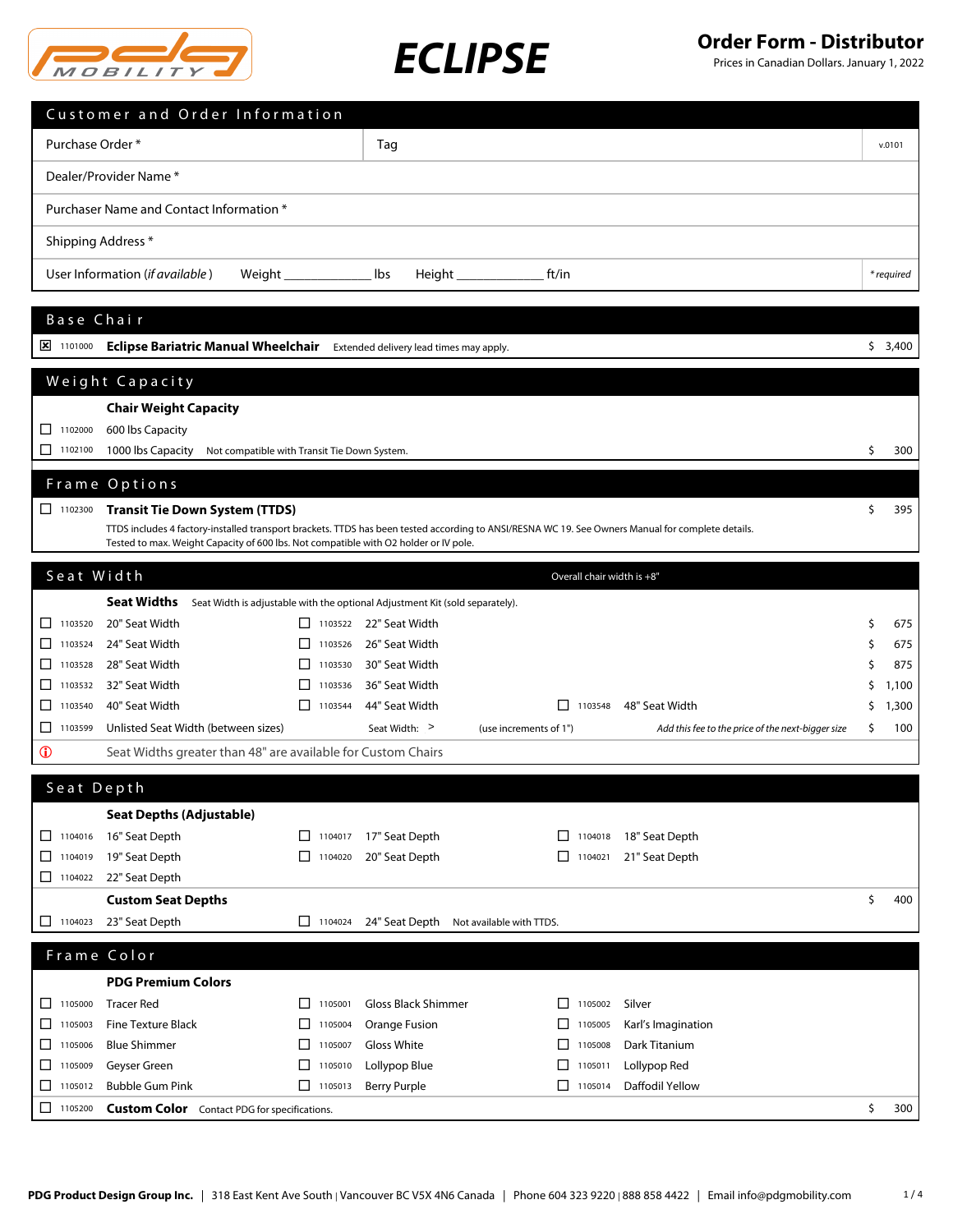



| Armrests                         |                                                                                                                                                          |           |
|----------------------------------|----------------------------------------------------------------------------------------------------------------------------------------------------------|-----------|
| 1106000                          | <b>No Armrests</b>                                                                                                                                       |           |
|                                  | Dual Post Height Adjustable Armrests                                                                                                                     | \$<br>295 |
| 1106214                          | $10" - 14"$<br>$\Box$ 1106216 12"-16"                                                                                                                    |           |
| □<br>1106200                     | <b>Dual Post Fixed Height Armrests (12")</b>                                                                                                             |           |
|                                  | Armrest Height If provided, Armrests will be set to this height by PDG. If left blank, the default setting will be used.                                 |           |
|                                  | Seat Pan to top of Armrest:<br>Does not include height of Armpad<br>≥                                                                                    |           |
| Armpads                          |                                                                                                                                                          |           |
|                                  |                                                                                                                                                          |           |
| $\Box$ 1107100                   | <b>Regular Armpads</b><br>Desk Length - 2" x 10"<br>□ 1107101 Full Length - 2" x 14"                                                                     |           |
|                                  | <b>Waterfall Armpads</b>                                                                                                                                 | \$<br>115 |
| 1007105                          | Desk Length - 2" x 10"<br>□ 1007106 Full Length - 2" x 14"                                                                                               |           |
|                                  | <b>Wide Armpads</b> May interfere with wheels in some tilt configurations.                                                                               | \$<br>200 |
| $\Box$ 1107110                   | □ 1107111 Full Length - 3" x 12"<br>Desk Length - 3" x 10"                                                                                               |           |
|                                  | Gel Armpads May interfere with wheels in some tilt configurations.                                                                                       | \$<br>135 |
| $\Box$ 1107120                   | Full Length - 2" x 12"<br>□ 1107121 Full Length - 3.5" x 12"                                                                                             |           |
|                                  |                                                                                                                                                          |           |
|                                  | Armrest Options                                                                                                                                          |           |
|                                  | 1107250 Forward Guards                                                                                                                                   | \$<br>200 |
|                                  | 1107400 3" Armrest Extension - Forward                                                                                                                   | \$<br>75  |
| Seat Pan                         |                                                                                                                                                          |           |
| $\frac{1}{2}$ 1108001            | Solid Aluminum Seat Pan                                                                                                                                  | \$<br>165 |
|                                  | Seat Height                                                                                                                                              |           |
|                                  |                                                                                                                                                          |           |
| $\Box$ 1110014                   | Front Seat Height Front and Rear Height can be max. 1" apart.<br>14" STF Front<br>□ 1110015 15" STF Front<br>□ 1110016 16" STF Front                     |           |
| $\Box$ 1110017                   | 17" STF Front<br>18" STF Front<br>$\Box$ 1110018                                                                                                         |           |
|                                  | □ 1110019 19" STF Front<br>□ 1110020 20" STF Front                                                                                                       | \$<br>200 |
|                                  | Rear Seat Height Front and Rear Height can be max. 1" apart.                                                                                             |           |
|                                  | 1110114 14" STF Rear<br>□ 1110115 15" STF Rear<br>□ 1110116 16" STF Rear                                                                                 |           |
|                                  | $\Box$ 1110117 17" STF Rear<br>□ 1110118 18" STF Rear                                                                                                    |           |
|                                  | $\Box$ 1110119 19" STF Rear<br>□ 1110120 20" STF Rear                                                                                                    | \$<br>200 |
| Casters                          |                                                                                                                                                          |           |
|                                  | <b>E 1111050 5" Casters With Heavy Duty Steel Fork</b>                                                                                                   |           |
|                                  |                                                                                                                                                          |           |
|                                  | Rear Wheels                                                                                                                                              |           |
| $\overline{\mathbf{x}}$ 1112224  | 24" Heavy Duty Spoke Wheels                                                                                                                              |           |
|                                  | Rear Wheel Position Positions 3 and 4 not compatible with TTDS.                                                                                          |           |
|                                  | In the interest of maintaining chair stabily and avoiding interferance with other chair functions, PDG may not be able to accommodate stated preference. |           |
| $\Box$ 1113101<br>$\Box$ 1113103 | Set at 1 (Rear)<br>$\Box$ 1113102 Set at 2<br>1113104 Set at 4 (Front)                                                                                   |           |
|                                  | Set at 3                                                                                                                                                 |           |
| Axle Type                        |                                                                                                                                                          |           |
|                                  | <b>E 1113000 Quick Release Rear Axles</b>                                                                                                                |           |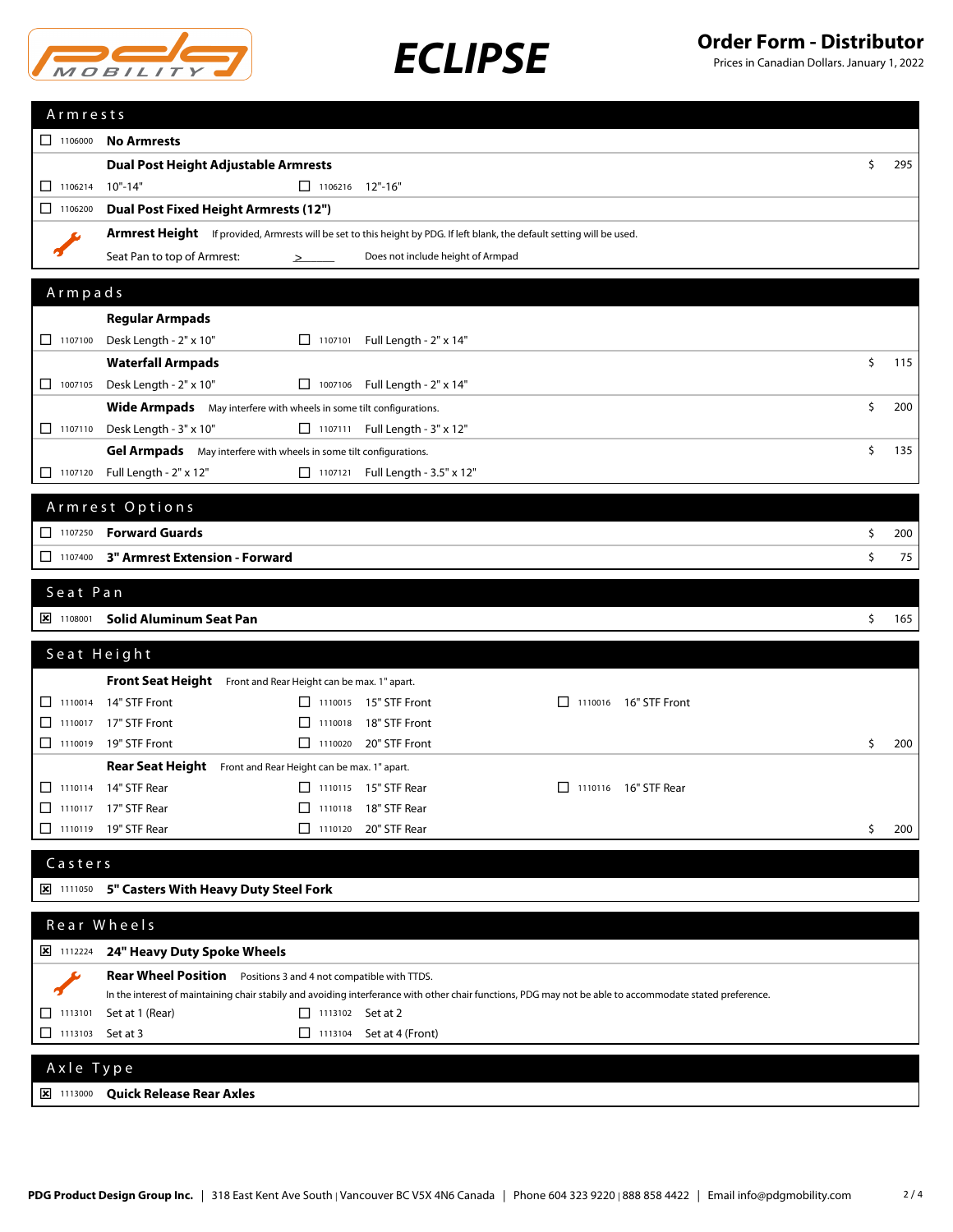

# *ECLIPSE* **Order Form - Distributor**

| Rear Tires                                                                                                                                                                                   |        |
|----------------------------------------------------------------------------------------------------------------------------------------------------------------------------------------------|--------|
| <b>E 1114000 Urethane Tires</b>                                                                                                                                                              |        |
| Handrims                                                                                                                                                                                     |        |
| $\Box$ 1115000<br><b>No Handrims</b>                                                                                                                                                         |        |
| <b>Standard Aluminum Handrims</b><br>$\Box$ 1115010                                                                                                                                          |        |
| $\Box$ 1115020<br><b>Plastic Coated Handrims</b><br>\$                                                                                                                                       | 250    |
|                                                                                                                                                                                              |        |
| Wheel Locks                                                                                                                                                                                  |        |
| <b>User Wheel Locks</b>                                                                                                                                                                      |        |
| $\Box$ 1116010<br>Push to Lock<br>1116020<br>Pull to Lock                                                                                                                                    |        |
| Wheel Lock Options                                                                                                                                                                           |        |
| 1116100 Wheel Lock Extensions<br>\$                                                                                                                                                          | 60     |
|                                                                                                                                                                                              |        |
| Anti-Tippers                                                                                                                                                                                 |        |
| 8 1117010 Rear Anti-Tippers Required Safety Option.<br>\$                                                                                                                                    | 75     |
| Back Posts                                                                                                                                                                                   |        |
| <b>Back Post Style</b>                                                                                                                                                                       |        |
| Push Bar Back<br>$\Box$ 1118030<br>□ 1118040 Cane Handle Back Not compatible with Headrest Mounting Plate.                                                                                   |        |
| <b>Back Post Height</b> Measured from the Seat Pan to the Handle.                                                                                                                            |        |
| 1118425<br>Short (22")<br>$\Box$ 1118431 Tall (25")                                                                                                                                          |        |
| <b>Seat to Back Angle</b>                                                                                                                                                                    |        |
| 1119085<br>Set at 85°<br>Set at 90°<br>П<br>$\Box$ 1119090                                                                                                                                   |        |
| Set at 95°<br>$\Box$ 1119095<br>$\Box$ 1119100<br>Set at 100°                                                                                                                                |        |
| Back Options                                                                                                                                                                                 |        |
| \$<br>Endomorph Back Backrest will be narrower than Seat by total of 2x the Offset selected below.                                                                                           | 395    |
| 1" Offset per side<br>$\Box$ 1118102<br>$\Box$ 1118103 1.5" Offset per side<br>2" Offset per side<br>$\Box$ 1118104                                                                          |        |
| $\Box$ 1119210<br><b>10" Backrest Extension</b><br>\$                                                                                                                                        | 150    |
| \$<br>□<br>1119212<br><b>Headrest Mounting Plate</b><br>Not required if mounting to a solid Back.                                                                                            | 95     |
|                                                                                                                                                                                              |        |
| Back Upholstery                                                                                                                                                                              |        |
| <b>No Back Upholstery</b><br>$\Box$ 1120000                                                                                                                                                  |        |
| \$<br><b>Tension Adjustable</b><br>Regular (18" Height)<br>1120424 Tall (22" Height)<br>$\Box$ 1120421                                                                                       | 525    |
| <b>Position of Upholstery</b><br>Select the desired position of the top of the Upholstery relative to the Seat Pan.                                                                          |        |
|                                                                                                                                                                                              |        |
| 25" Back Post<br>22" Back Post<br>17"<br>19"<br>20"<br>23"<br>25"<br>17"<br><b>19"</b><br>20"<br>22"<br>23"<br>24"<br><b>Style</b><br>18"<br>21"<br>22"<br>24"<br><b>Style</b><br>18"<br>21" | $25"$  |
| Regular<br>$\Box$<br>$\Box$<br>$\Box$<br>$\Box$<br>$\Box$<br>$\Box$<br>Regular<br>$\Box$<br>$\Box$<br>$\Box$<br>$\Box$<br>$\Box$<br>$\Box$<br>□<br>□                                         | $\Box$ |
| $\Box$<br>$\Box$<br>Tall<br>$\Box$<br>$\Box$<br>Tall<br>$\Box$<br>□<br>$\Box$                                                                                                                | $\Box$ |
|                                                                                                                                                                                              |        |
| Recline                                                                                                                                                                                      |        |
| $\Box$ 1123310<br><b>Reclining Backrest (Manual)</b><br>\$                                                                                                                                   | 895    |